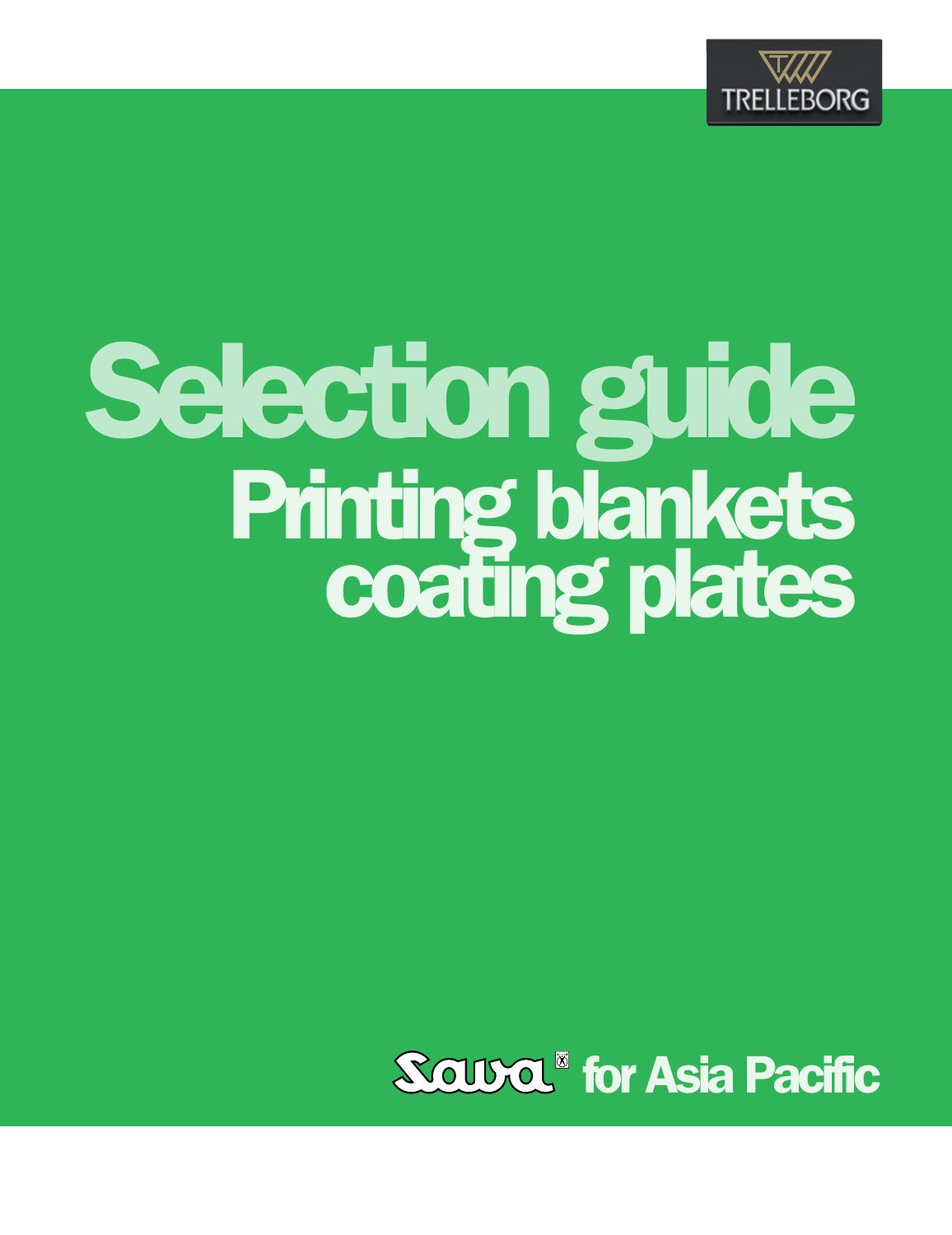

Trelleborg Printing Solutions design and manufacture offset printing blankets and coating plates, for all kind of inks and applications.

Sava printing blankets bring substantial advantages to printers and offer a wide and multi-purpose product range, especially for packaging applications, by reason of a centenary tradition in rubber manufacturing.

#### Key technical features

SAVA Advantage, the unique product line with cord technology

- • Reduced gage loss
- • High smash resistance
- • Longer service life • Excellent print quality

ISEGA certificates, a safety warranty for printers

**FEATURING FEATURING FEATURING FEATURING FEATURING** 

- • Pollutant-free materials • No health and food
- safety risk • Extra value for the food packaging industry and for consumer goods

UV technology, for HUV and LED UV press requirements

- • Strong chemical resistance • First class solids and
- halftone reproduction
- • No ink back-trapping
- • Excellent smash and edge mark resistance

Specific offer for coating with UV and aqueous

- **Easy preparation**
- and cleaning
- • Easier strip with visible cut lines
- **Simpler handling**
- **Enhance print quality Accelerate printing**
- productivity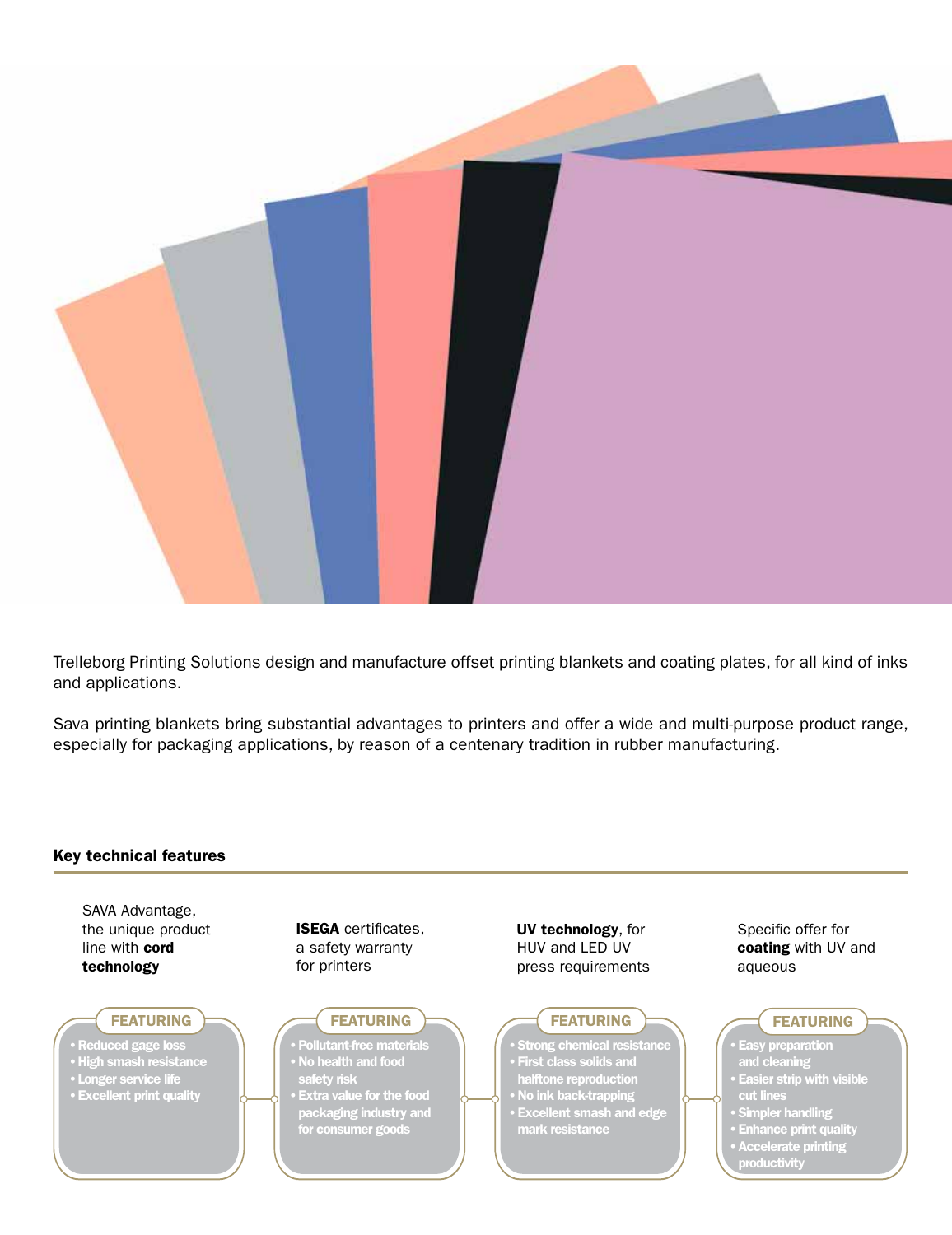

#### Coldset

| <b>STYLE NAME</b>     | <b>INK</b><br><b>IPATIBILITY</b><br>'NON. | <b>SURFACE</b><br><b>COLOR</b> | <b>THICKNESS</b><br>mm | <b>COMPRESSIBILITY</b><br>m Indentation)<br>$9.0.17$ m. | <b>SURFACE</b><br><b>ROUGHNESS</b> | <b>CONSTRUCTION</b>    | WATER & SOLVENT<br><b>PROTECTION</b> | <b>ELONGATION</b> |
|-----------------------|-------------------------------------------|--------------------------------|------------------------|---------------------------------------------------------|------------------------------------|------------------------|--------------------------------------|-------------------|
| <b>PRIVILEGE OPAL</b> | <b>HYBRID</b>                             | <b>GREEN</b>                   | 1,96                   | 0.8                                                     |                                    | <b>TEXTILE CARCASS</b> | <b>YES</b>                           | <1.2              |

#### Web Heatset

| <b>STYLE NAME</b>      | <b>INK</b><br><b>COMPATIBILITY</b> | <b>SURFACE</b><br><b>COLOR</b> | <b>THICKNESS</b><br>mm | <b>COMPRESSIBILITY</b><br>17mm Indentation)<br>1pa @ 0.1 | <b>SURFACE</b><br><b>ROUGHNESS</b> | <b>CONSTRUCTION</b>    | <b>WATER &amp; SOLVENT</b><br><b>PROTECTION</b> | <b>ELONGATION</b><br>(% @ 10N/mm) |
|------------------------|------------------------------------|--------------------------------|------------------------|----------------------------------------------------------|------------------------------------|------------------------|-------------------------------------------------|-----------------------------------|
| <b>ADVANTAGE PEARL</b> | <b>HYBRID</b>                      | TUROUOISE GREEN                | 1.95                   | 0.9                                                      | 1.2                                | <b>CORD CARCASS</b>    | <b>YES</b>                                      | 0.7                               |
| <b>PRIVILEGE TOPAZ</b> | <b>HYBRID</b>                      | TURQUOISE GREEN                | 1.70 and 1.96          | 0.9                                                      | 1.2                                | <b>TEXTILE CARCASS</b> | <b>YES</b>                                      |                                   |

## Sheetfed & Packaging

| <b>STYLE NAME</b>      | <b>INK</b><br><b>COMPATIBILITY</b> | <b>SURFACE</b><br><b>COLOR</b> | <b>THICKNESS</b><br>mm | <b>COMPRESSIBILITY</b><br>(Mpa @ 0.17mm Indentation) | <b>SURFACE</b><br><b>ROUGHNESS</b> | <b>CONSTRUCTION</b>    | <b>WATER &amp; SOLVENT</b><br><b>PROTECTION</b> | <b>ELONGATION</b><br>(% @ 10N/mm) |
|------------------------|------------------------------------|--------------------------------|------------------------|------------------------------------------------------|------------------------------------|------------------------|-------------------------------------------------|-----------------------------------|
| <b>ADVANTAGE PLUS</b>  | CONVENTIONAL                       | <b>BLUE</b>                    | 1.95                   | 0.8                                                  | 0.8                                | <b>CORD CARCASS</b>    | <b>YES</b>                                      | < 0.7                             |
| <b>ADVANTAGE PEARL</b> | <b>HYBRID</b>                      | TUROUOISE GREEN                | 1,95                   | 0.9                                                  | 1.2                                | <b>CORD CARCASS</b>    | <b>YES</b>                                      | < 0.7                             |
| <b>ADVANTAGE DUAL</b>  | <b>HYBRID</b>                      | <b>INDIGO</b>                  | 1.95                   | 0.8                                                  | 0.9                                | <b>CORD CARCASS</b>    | <b>YES</b>                                      | < 0.7                             |
| <b>PRIVILEGE</b>       | CONVENTIONAL                       | <b>BLUE</b>                    | 1,70 and 1,96          | 0.8                                                  | 0.8                                | <b>TEXTILE CARCASS</b> | <b>YES</b>                                      | < 1.2                             |

# UV Sheetfed & Packaging

| <b>STYLE NAME</b>         | <b>INK</b>    | <b>SURFACE</b><br><b>COLOR</b> | <b>THICKNESS '</b><br>mm | <b>COMPRESSIBILITY</b><br><b>L7mm Indentation)</b> | <b>SURFACE</b><br><b>ROUGHNESS</b> | <b>CONSTRUCTION</b>    | <b>WATER &amp; SOLVENT</b><br><b>PROTECTION</b> | <b>ELONGATION</b><br>$(% \mathcal{L}_{0}^{\infty})$ (% @ 10N/mm) |
|---------------------------|---------------|--------------------------------|--------------------------|----------------------------------------------------|------------------------------------|------------------------|-------------------------------------------------|------------------------------------------------------------------|
| <b>ADVANTAGE UV RED</b>   | UV            | RED                            | 1,95                     | 0.9                                                | <u>+.</u>                          | CORD CARCASS           | YES                                             | < 0.                                                             |
| <b>PRIVILEGE UV BLACK</b> | <b>HYBRID</b> | <b>BLACK</b>                   | 1,96                     | 0.9                                                | <u>.</u>                           | <b>TEXTILE CARCASS</b> | <b>YES</b>                                      | ∠.⊥∶                                                             |

# **Coating**

| <b>STYLE NAME</b>          | <b>INK</b><br><b>COMPATIBILITY</b> | <b>SURFACE</b><br><b>COLOR</b> | THICKNESS mm             | <b>RELIEF mm</b> | <b>CARRIER</b>   | <b>COATING</b><br><b>SURFACE</b> | <b>SHORE A</b> | <b>STRIPPABLE</b>      |
|----------------------------|------------------------------------|--------------------------------|--------------------------|------------------|------------------|----------------------------------|----------------|------------------------|
| <b>STRIP 4 DUAL</b>        | <b>AOUEOUS</b>                     | DARK GREY                      | 1.15/1.35/1.95/2.15/2.35 | $0,80-1,15$      | <b>POLYESTER</b> | <b>RUBBER</b>                    | 82             | <b>YES, NO FABRICS</b> |
| <b>ADVANTAGE STRIPPING</b> | <b>AOUEOUS</b>                     | <b>PINK</b>                    | 1,70 and 1,95            | 0,80/0,90        | <b>CORD PLY</b>  | <b>RUBBER</b>                    | 82             | <b>YES</b>             |
| ADVANTAGE UV STRIPPING JOY | UV                                 | <b>APRICOT</b>                 | 1.95                     | 0.90             | <b>CORD PLY</b>  | <b>RUBBER</b>                    | 82             | <b>YES</b>             |

### Metal Decorating

| <b>STYLE NAME</b>         | <b>INK</b><br><b>COMPATIBILITY</b> | <b>SURFACE</b><br><b>COLOR</b> | <b>THICKNESS</b><br>mm | <b>COMPRESSIBILITY</b><br>a @ 0.17mm Indentation) | <b>SURFACE</b><br><b>ROUGHNESS</b> | <b>CONSTRUCTION</b>    | <b>WATER &amp; SOLVENT</b><br><b>PROTECTION</b> | <b>ELONGATION</b><br>% @ 10N/mm) |
|---------------------------|------------------------------------|--------------------------------|------------------------|---------------------------------------------------|------------------------------------|------------------------|-------------------------------------------------|----------------------------------|
| <b>PRIVILEGE</b>          | <b>CONVENTIONAL</b>                | <b>BLUE</b>                    | 1,70 and 1,96          | 0.8                                               | 0.8                                | <b>TEXTILE CARCASS</b> | <b>YES</b>                                      | < 1.2                            |
| <b>PRIVILEGE TOPAZ</b>    | <b>HYBRID</b>                      | <b>TUROUOISE GREEN</b>         | 1.70 and 1.96          | 0.9                                               | 1.2                                | <b>TEXTILE CARCASS</b> | YES                                             | < 1.2                            |
| <b>PRIVILEGE UV BLACK</b> | UV                                 | <b>BLACK</b>                   | 1,96                   | 0.9                                               | 1.1                                | <b>TEXTILE CARCASS</b> | <b>YES</b>                                      | < 1.2                            |

# Business Forms and Envelopes

| <b>STYLE NAME</b>         | INK<br>COMPATIBILITY | <b>SURFACE</b><br>COLOR | <b>THICKNESS</b><br>mm | <b>COMPRESSIBILITY</b><br>$(Mpa \& 0.17mm$ Indentation) | <b>SURFACE</b><br><b>ROUGHNESS</b> | <b>LCONSTRUCTION</b>   | <b>WATER &amp; SOLVENT</b><br><b>PROTECTION</b> | <b>ELONGATION</b><br>(% @ 10N/mm) |
|---------------------------|----------------------|-------------------------|------------------------|---------------------------------------------------------|------------------------------------|------------------------|-------------------------------------------------|-----------------------------------|
| <b>PRIVILEGE</b>          | CONVENTIONAL         | <b>BLUE</b>             | 1.70 and 1.95          | 0.8                                                     | 0.8                                | <b>TEXTILE CARCASS</b> | YES                                             | < 1.2                             |
| <b>PRIVILEGE UV BLACK</b> | UV                   | <b>BLACK</b>            | 1.96                   | 0.9                                                     |                                    | <b>TEXTILE CARCASS</b> | <b>YES</b>                                      | < 1.2                             |
| <b>SLB E-FORM</b>         | <b>HYBRID</b>        | <b>GREY</b>             | 0.95 and 1.07          | $1.1\,$                                                 | 1.6                                | <b>ADHESIVE</b>        | <b>STICKY BACK</b>                              | n/a                               |